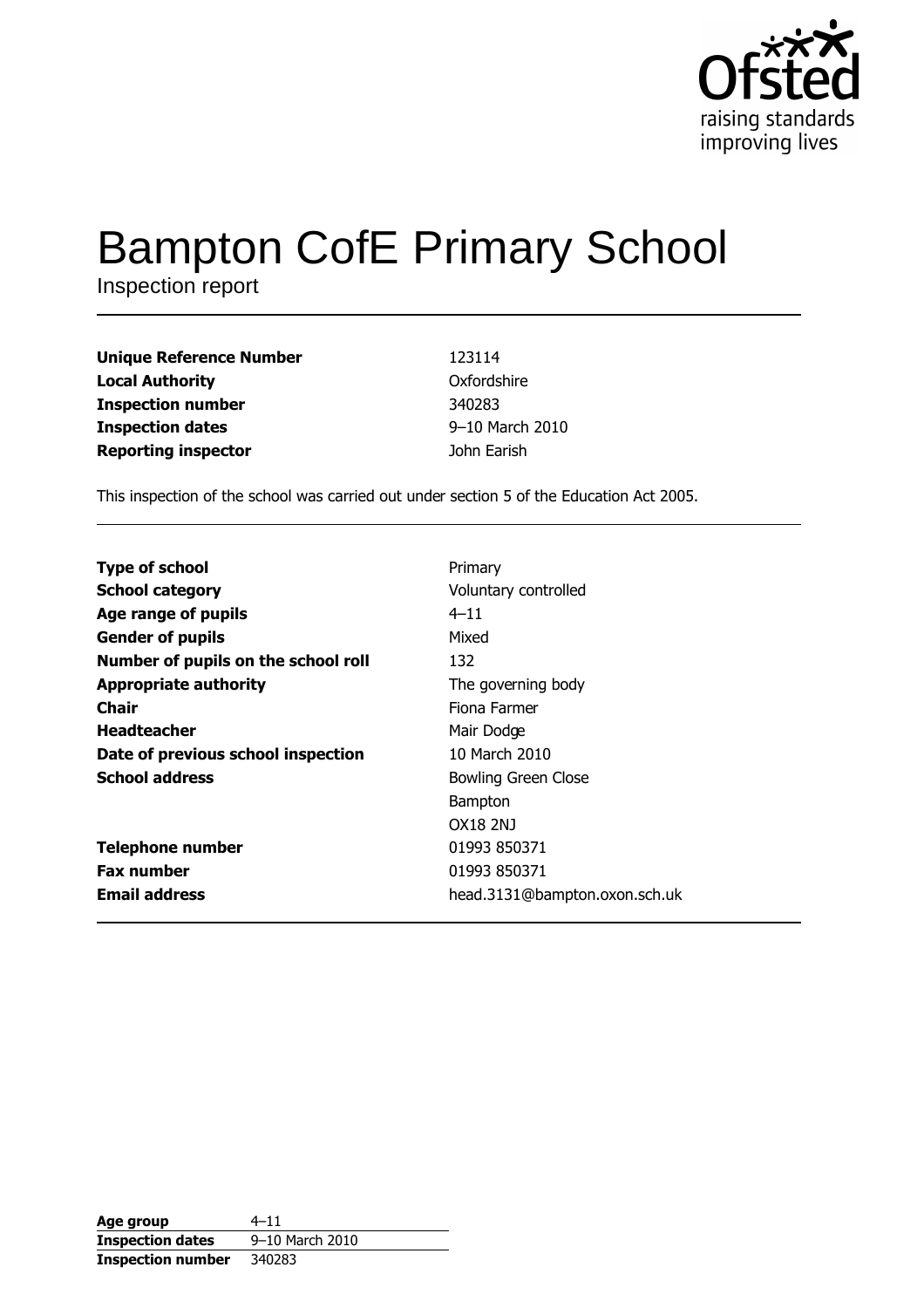The Office for Standards in Education, Children's Services and Skills (Ofsted) regulates and inspects to achieve excellence in the care of children and young people, and in education and skills for learners of all ages. It regulates and inspects childcare and children's social care, and inspects the Children and Family Court Advisory Support Service (Cafcass), schools, colleges, initial teacher training, work-based learning and skills training, adult and community learning, and education and training in prisons and other secure establishments. It rates council children's services, and inspects services for looked after children, safequarding and child protection.

Further copies of this report are obtainable from the school. Under the Education Act 2005, the school must provide a copy of this report free of charge to certain categories of people. A charge not exceeding the full cost of reproduction may be made for any other copies supplied.

If you would like a copy of this document in a different format, such as large print or Braille, please telephone 08456 404045, or email enquiries@ofsted.gov.uk.

You may copy all or parts of this document for non-commercial educational purposes, as long as you give details of the source and date of publication and do not alter the documentation in any way.

Royal Exchange Buildings St Ann's Square Manchester M2 7LA T: 08456 404045 Textphone: 0161 618 8524 E: enquiries@ofsted.gov.uk W: www.ofsted.gov.uk © Crown copyright 2010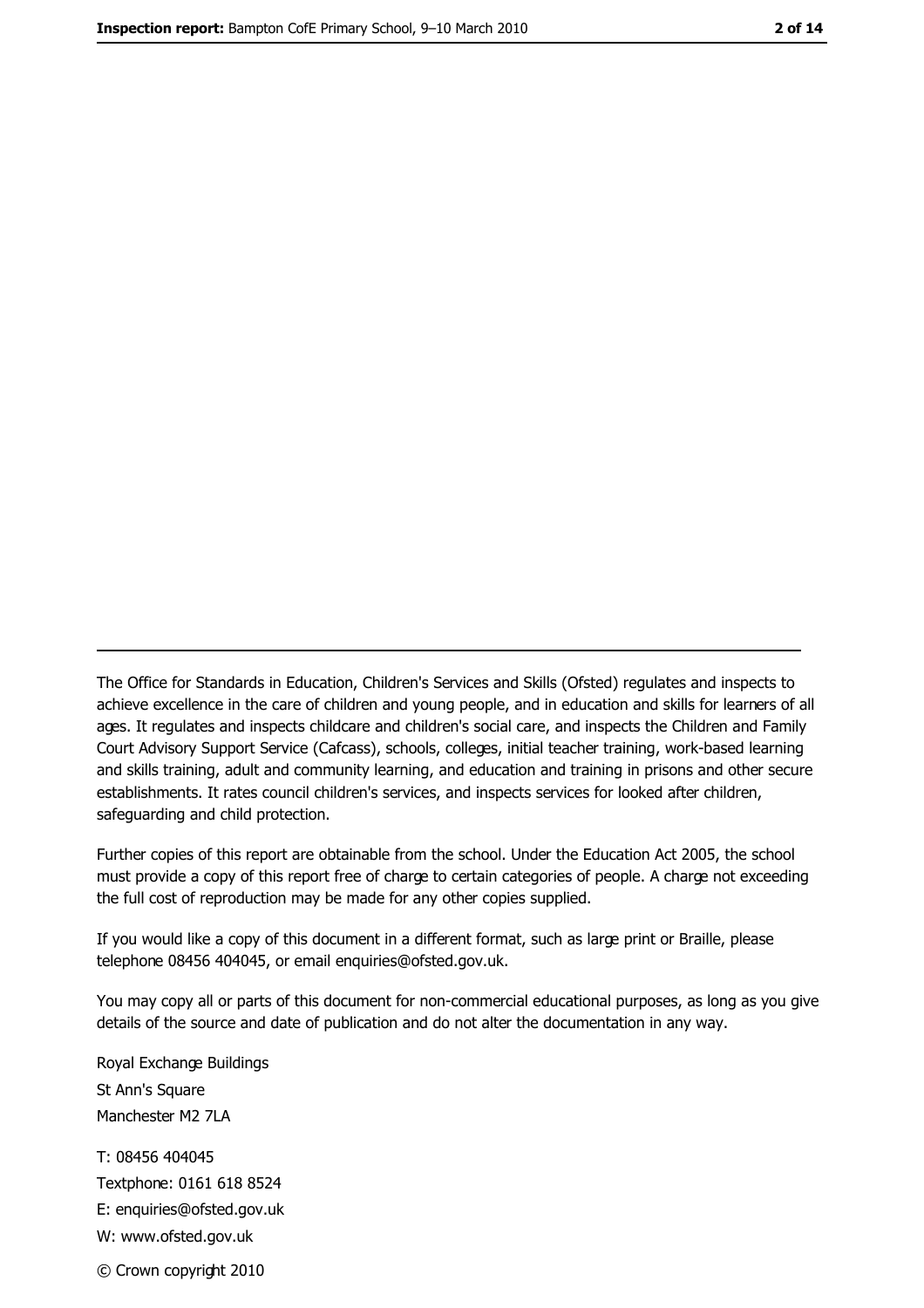# **Introduction**

This inspection was carried out by two additional inspectors. They saw 12 lessons taught by six teachers and looked at samples of pupils' work. The school's work was observed as well as documentation including the school plan and information about pupils' progress. The inspectors also talked to governors, pupils and staff in leadership positions. The views of five pupils and 47 parents and carers expressed in their responses to questionnaires were also taken into account.

The inspection team reviewed many aspects of the school's work. It looked in detail at the following:

- the quality of teaching, particularly how well assessment is used to ensure that all  $\blacksquare$ pupils are effectively provided for
- the progress made by different groups particularly the most able pupils  $\blacksquare$
- the impact of senior leaders and governors on sustaining achievement through the  $\blacksquare$ monitoring of provision and performance.

# Information about the school

This is a small village school where almost all of the pupils are of White British heritage. The proportion of pupils who have special educational needs and/or disabilities vary from year to year, but overall are very much higher than that found nationally. These pupils' needs cover a wide range including moderate learning difficulties, behavioural, emotional and social problems, and physical disabilities. The school shares the site with a playgroup. This is run by a committee and was not part of this inspection. The school has achieved Healthy School status and the Activemark for sport.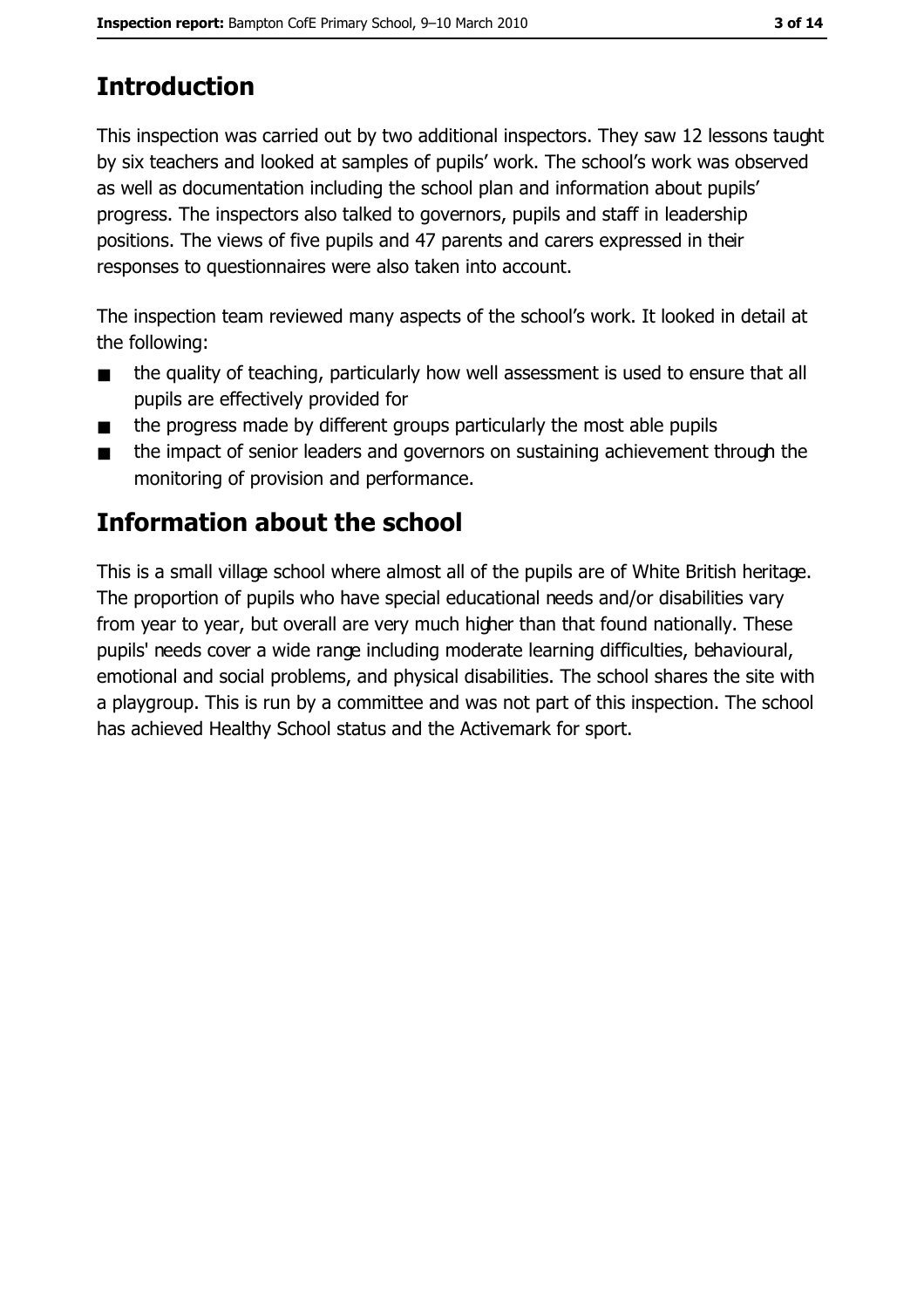# **Inspection judgements**

## Overall effectiveness: how good is the school?

#### The school's capacity for sustained improvement

## **Main findings**

Bampton Primary provides a quality education for its pupils. One of the parents commented, 'The staff are caring and committed to providing an education which creates a genuine enthusiasm for learning.' The overwhelming majority of parents and carers who responded to the questionnaire agree. Much of this success is due to the effective leadership of the headteacher and her senior managers who have a clear view of the school's strengths and weaknesses based on accurate and detailed self-evaluation. Constant appraisal of the school's performance highlights any underachievement. Areas where changes are needed are quickly identified and decisive action is taken. This ensures that all groups of pupils continue to achieve well and enjoy learning and confirms the school's good capacity to continue improving.

Children get off to a good start in the Early Years Foundation Stage. As they move through the school pupils make good progress and their attainment is above average in English, mathematics and science by the time they leave. Pupils achieve well because they are well taught and have a good range of interesting and challenging tasks which inspire them to work hard. Teachers use assessment information skilfully to set work that matches pupils' varying needs and abilities. Teaching assistants provide good quality support. This means that pupils with learning difficulties and/or disabilities are able to play a full part in lessons and also achieve well. As one parent wrote, 'I have seen at first hand the excellent measures that have been, and are being, put in place for reluctant learners and those with special needs.' However, on some occasions, teachers miss opportunities for higher attaining pupils to explore their own ideas or do not give them enough time to do so. This means that their progress is not always as rapid as it could be.

Outstanding levels of care and support are another reason for the school's continuing success. Pupils are exceptionally well cared for and feel extremely secure and happy. As a consequence, they enjoy coming to school very much, attend very regularly and behave exceptionally well. The school's strong emphasis on promoting healthy lifestyles, recognised in its national awards, ensures that pupils have an excellent understanding of how to stay fit and healthy. Pupils are enthusiastic in their support of healthy lifestyles including eating a balanced diet and taking lots of exercise. They also regularly contribute ideas to the 'Healthy Lunchbox' section of the school newspaper. Pupils find the targets they are given very helpful because they give them something to aim for and help them to gauge how well they are doing.

Teachers are working successfully to increase the opportunities for creativity and enjoyment within the curriculum by making links between subjects so that learning is purposeful and captures pupils' interest and enthusiasm. This initiative is enabling all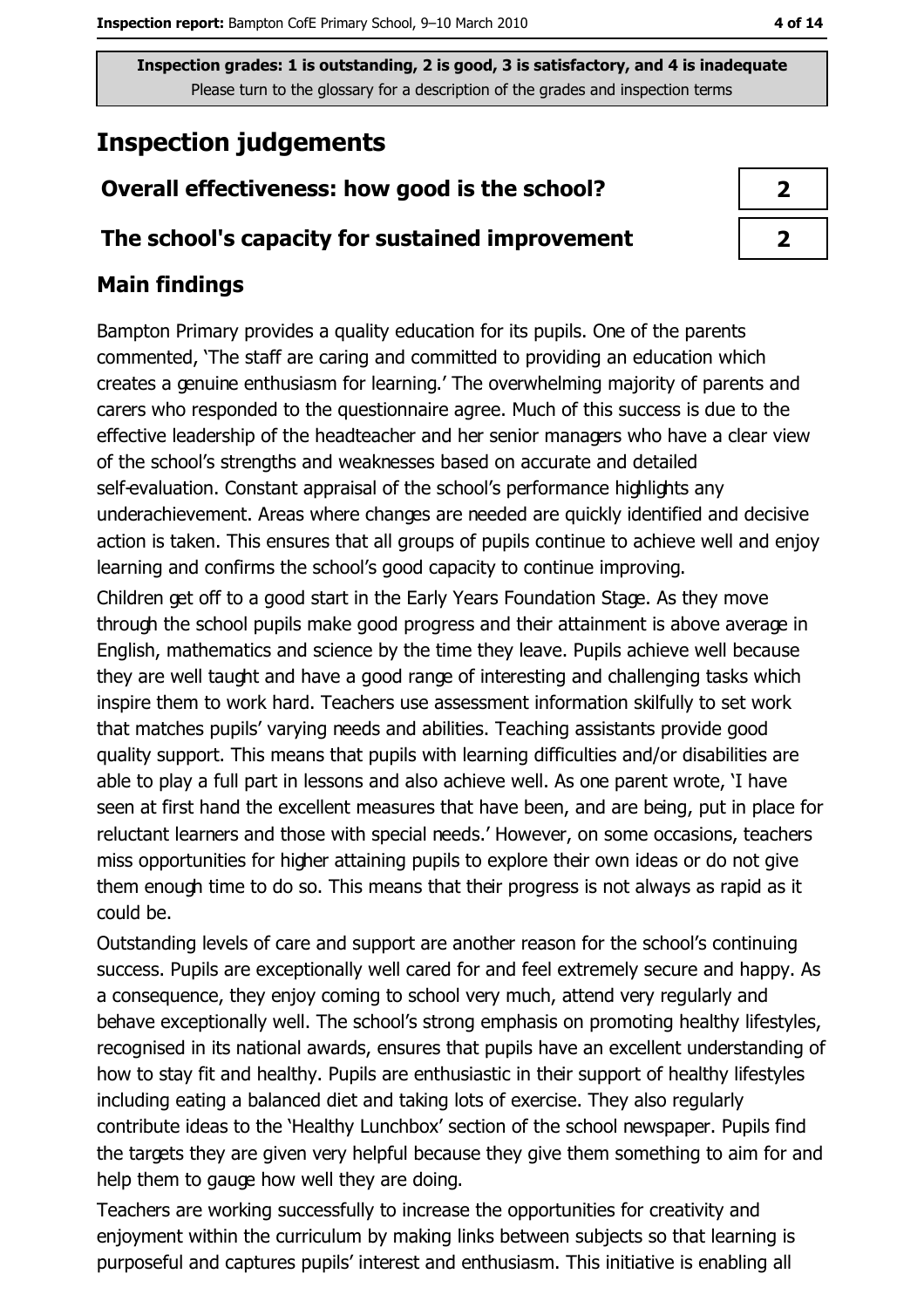pupils to achieve well and helps to explain why both boys and girls do so well in comparison to their peers nationally. However, there are still missed opportunities within planning to fully exploit opportunities for independent learning.

Many governors are very recently appointed and are being led well by the new chair of governors. They are very supportive of the school and understand many of its strengths and weaknesses. However, they are at an early stage of devising robust new ways of holding the school to account for its performance.

# What does the school need to do to improve further?

- Ensure that teachers capitalise on opportunities during lessons for pupils, especially  $\blacksquare$ the higher attainers, to work independently to explore their own ideas and use their initiative in order to sustain their rapid progress.
- Ensure governors are fully involved in holding the school to account for its  $\blacksquare$ performance.

# **Outcomes for individuals and groups of pupils**

'We know this is a good school because we feel part of a big family and everyone wants us to do well,' said one young pupil as she played in the playground. Another added, 'We are very proud of our school and enjoy learning.' Pupils are keen to share their ideas and willingly help and support each other. Pupils of hidner ability eniov challenging themselves. For example, pupils in a Year 3 lesson were enthusiastically measuring parts of their body and finding mathematical relationships between the data. One pupil exclaimed, 'I think the length of my foot is the same as the length of my face....we must test it out on more people to see if it is true.' In another class a much younger pupil excitedly described to her friends how water, '... turns into smoke when it is heated...but it's not smoke but tiny drips of water which drift away and disappear.' Those with learning difficulties and disabilities work confidently in small groups and enjoy learning because they are well supported. Although their progress occasionally temporarily slows when they are not fully challenged, the most able pupils also make good progress overall. Consequently, pupils of all abilities make good progress and attain levels that are above average by the time they leave the school.

Pupils take their responsibilities, as school councillors, for example, very seriously. They also make a significant contribution to the wider community through links with a local care home, events for senior citizens and by raising substantial funds for charities. They thoroughly enjoy singing for their peers and members of the local community and this is of high quality. Pupils' good basic skills, together with their positive attitudes for learning, mean that they are well prepared for the next stage of their education.

These are the grades for pupils' outcomes

 $\overline{\mathbf{2}}$ 

 $1$  The arades for attainment and attendance are: 1 is high; 2 is above average; 3 is broadly average; and 4 is low.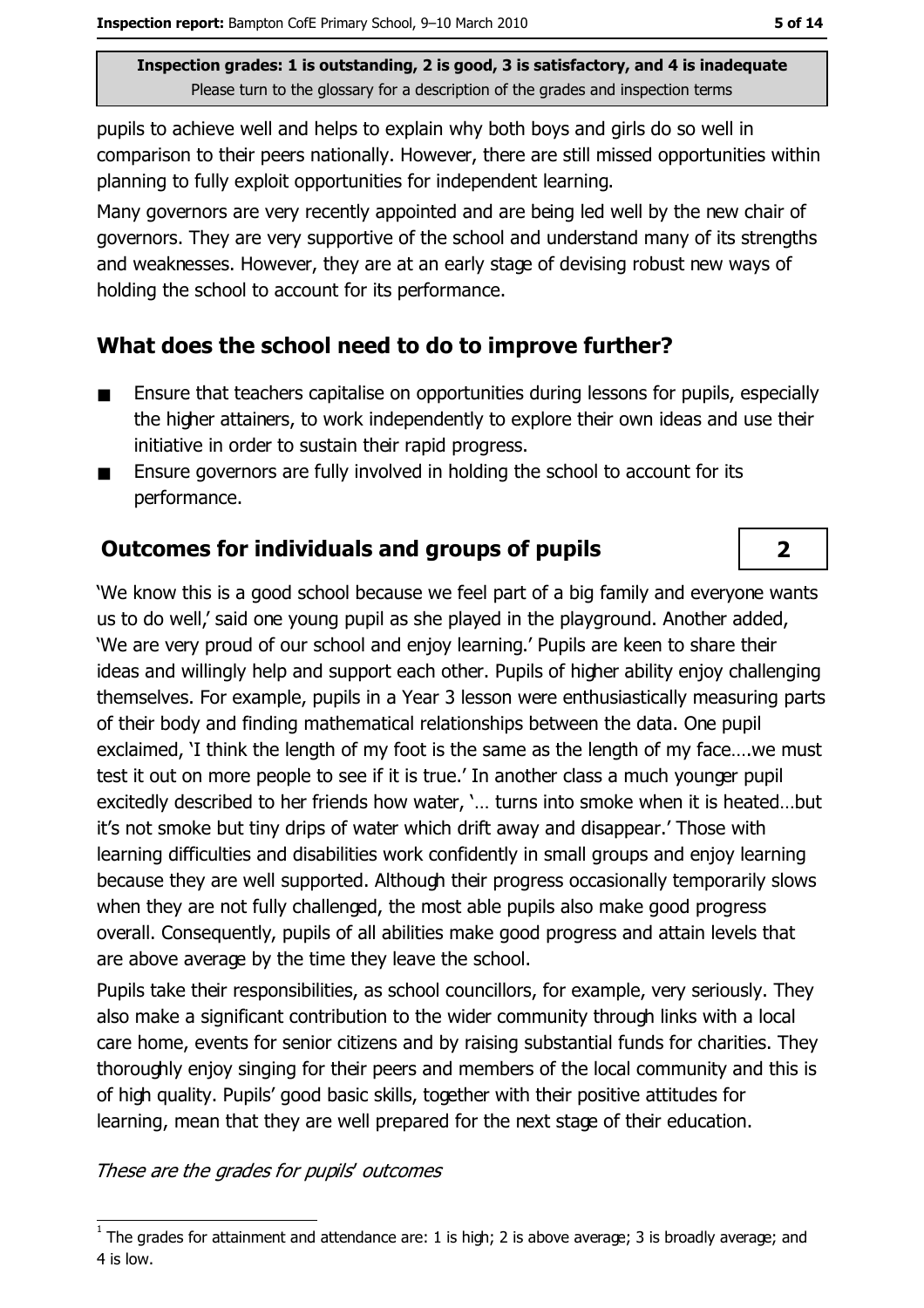| Pupils' achievement and the extent to which they enjoy their learning                                                     |               |
|---------------------------------------------------------------------------------------------------------------------------|---------------|
| Taking into account:<br>Pupils' attainment <sup>1</sup>                                                                   | 2             |
| The quality of pupils' learning and their progress                                                                        | $\mathcal{P}$ |
| The quality of learning for pupils with special educational needs and/or<br>disabilities and their progress               |               |
| The extent to which pupils feel safe                                                                                      |               |
| <b>Pupils' behaviour</b>                                                                                                  |               |
| The extent to which pupils adopt healthy lifestyles                                                                       |               |
| The extent to which pupils contribute to the school and wider community                                                   |               |
| The extent to which pupils develop workplace and other skills that will<br>contribute to their future economic well-being |               |
| Taking into account:                                                                                                      | $\mathcal{P}$ |
| Pupils' attendance <sup>1</sup>                                                                                           |               |
| The extent of pupils' spiritual, moral, social and cultural development                                                   |               |

#### How effective is the provision?

'We are extremely happy with the education our children are receiving. They have exciting, interesting and creative lessons and are nurtured and looked after very well, was a view expressed by one parent and echoed by many. Pupils are valued as individuals. As a consequence, their self esteem is raised and they are enthusiastic to learn. This too has a very positive effect on their behaviour, motivation and relationships. The support for vulnerable pupils is exemplary. The school works in close partnership with parents and outside agencies to meet the learning and welfare needs of these pupils. Consequently, pupils with a range of special needs make good progress in relation to their needs.

Pupils are given good opportunities to consolidate their understanding at the beginning of most lessons because teachers use questions well to check and clarify previous learning. This means that misunderstandings are quickly dealt with before new learning is attempted. Teachers are usually good at adjusting the tasks to maintain the level of challenge with tasks well matched to individual needs. Occasionally, there are instances when teachers fail to make the very best use of the pupils' abilities to learn confidently and independently on their own. Consequently, there are missed opportunities to develop pupils' self-reliance and critical thinking skills and progress is not as rapid on these occasions.

Teachers are good at making links between subjects so that learning is purposeful and captures pupils' interest and enthusiasm. Pupils benefit from a well-planned personal, social and health education programme. They develop a strong sense of social responsibility. A good range of school clubs, including sporting, artistic and musical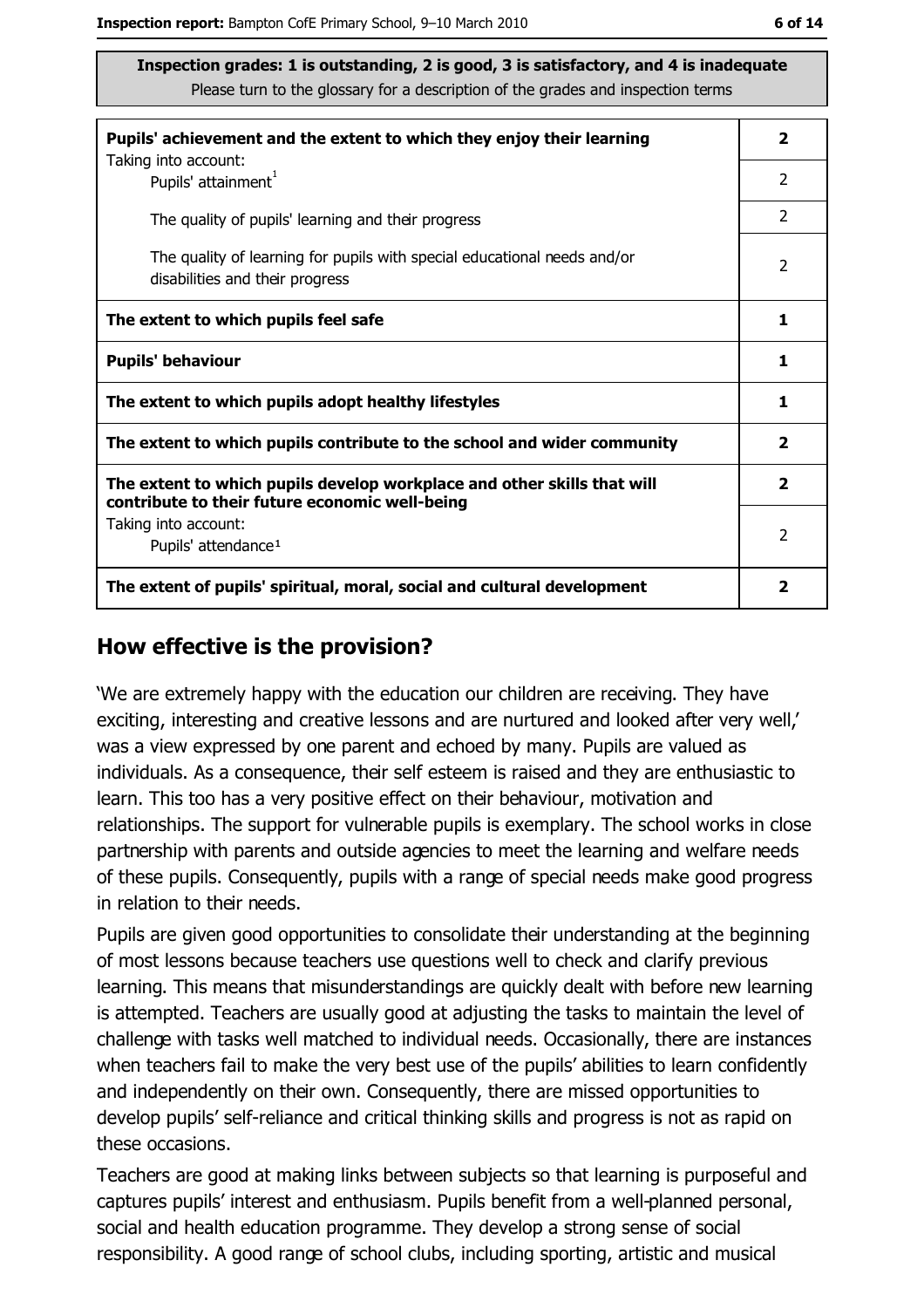experiences, enhance pupils' learning and add much to their enjoyment of school. Target setting is quiding pupils' academic development well and is helping pupils gain an even clearer understanding of what they must do to improve. The school is identifying further opportunities within planning to enhance and extend pupils' progress further through independent learning. However, there is still more to be done until this initiative is fully secure.

These are the grades for the quality of provision

| The quality of teaching                                                                                    |  |
|------------------------------------------------------------------------------------------------------------|--|
| Taking into account:<br>The use of assessment to support learning                                          |  |
| The extent to which the curriculum meets pupils' needs, including, where<br>relevant, through partnerships |  |
| The effectiveness of care, guidance and support                                                            |  |

### How effective are leadership and management?

The strong impact of leadership is seen in how effectively the headteacher and senior leaders are embedding ambition and driving improvement. Adults have a clear understanding of what the school does well. They have maintained the many strong features identified at the time of the last inspection and continued to seek improvement. Leaders and governors take very seriously their responsibility to promote equal opportunities and tackle discrimination, and the success of this commitment is evident in the way barriers to learning have been effectively tackled. Consequently, pupils are now achieving more challenging targets.

Governors ensure that safeguarding procedures are outstanding and that all statutory requirements, including child protection and risk assessment, are regularly reviewed and approved. The recent work of the governors shows they are becoming much more involved in the strategic management of the school. Although they are starting to hold the school to account for its work, they do not yet have sufficiently robust ways of checking on the school's progress.

The contribution the school makes to community cohesion is also good. A plan and clear actions are in place for promoting pupils' understanding from local, national and global perspectives. Whilst links with contrasting communities within the United Kingdom are at an earlier stage of development, they illustrate the school's commitment in this area as well as exemplifying its good range of partnerships with others.

These are the grades for leadership and management

| The effectiveness of leadership and management in embedding ambition and<br>driving improvement |  |
|-------------------------------------------------------------------------------------------------|--|
| Taking into account:<br>The leadership and management of teaching and learning                  |  |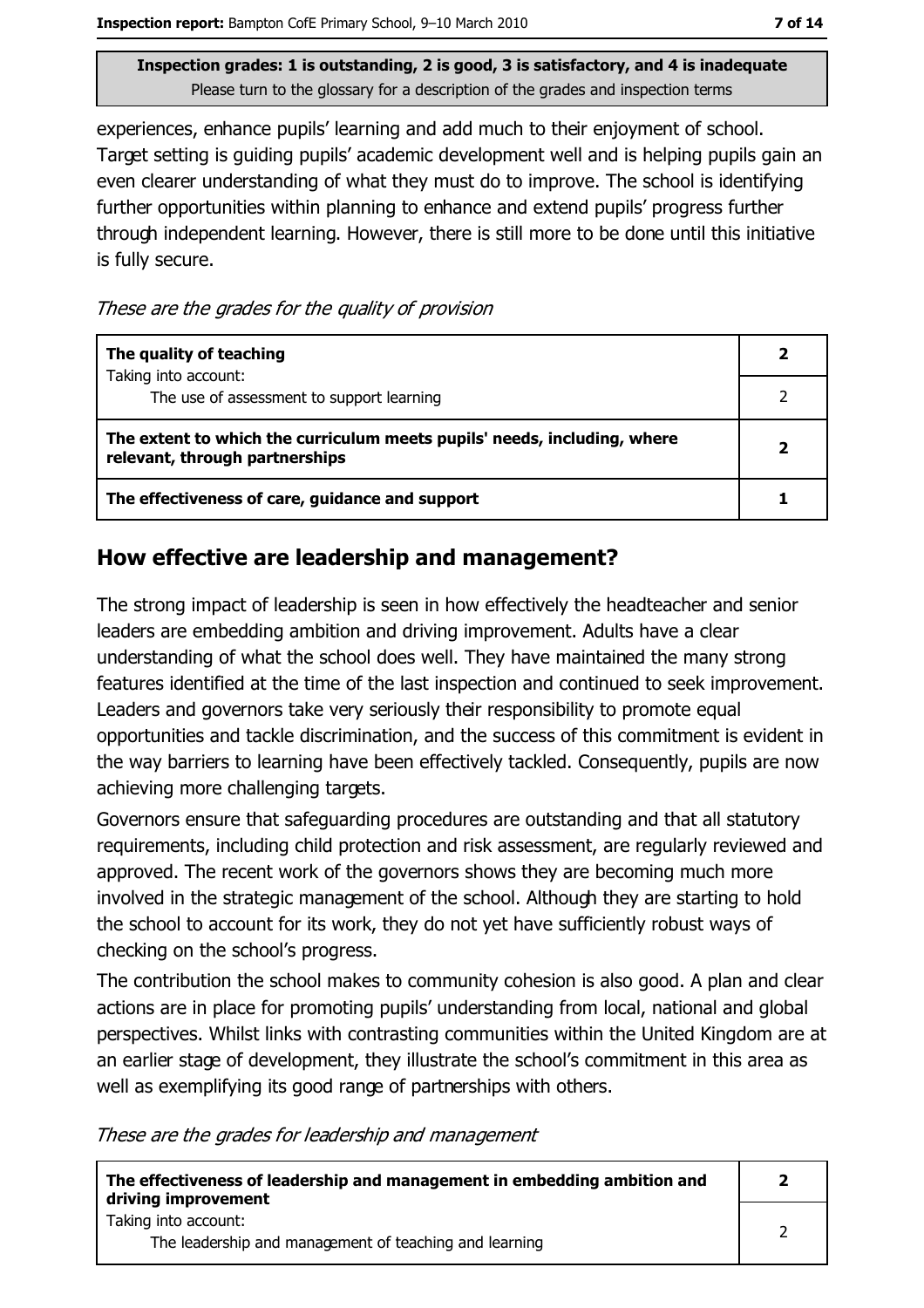| Please turn to the glossary for a description of the grades and inspection terms                                                                                    |                |  |
|---------------------------------------------------------------------------------------------------------------------------------------------------------------------|----------------|--|
| The effectiveness of the governing body in challenging and supporting the<br>school so that weaknesses are tackled decisively and statutory responsibilities<br>met |                |  |
| The effectiveness of the school's engagement with parents and carers                                                                                                | $\overline{2}$ |  |
| The effectiveness of partnerships in promoting learning and well-being                                                                                              |                |  |
| The effectiveness with which the school promotes equality of opportunity and<br>tackles discrimination                                                              |                |  |
| The effectiveness of safeguarding procedures                                                                                                                        | 1              |  |
| The effectiveness with which the school promotes community cohesion                                                                                                 |                |  |
| The effectiveness with which the school deploys resources to achieve<br>value for money                                                                             |                |  |

Inspection grades: 1 is outstanding 2 is good 3 is satisfactory and 4 is inadequate

# **Early Years Foundation Stage**

When children join the school their skills and understanding are below those expected for their age, varying from well to just below. They quickly adapt to school routines and learn to play and work together well. Children make good progress and achieve well because teaching is consistently good, although their standards in communication, language and literacy and counting are still below average when they join Year 1. This is largely due to the high levels of children with special educational needs. Children respond well to the challenges that are skilfully planned for them and thoroughly enjoy learning. For example, children were able to accurately describe the properties of a number of two and three-dimensional shapes selected by 'Scruffy' from a bag of objects. Some of the higher attainers were able to name them accurately. Others were exploring the 'jungle' and decided they needed to illuminate their jungle tent because it was dark and scary. They quickly solved this problem by using battery-operated torches.

The Early Years Foundation Stage is well resourced and good use is made of the inside and outside areas to develop all aspects of children's learning. Good use is also made of assessment information to plan their next steps in learning. There is a good balance between activities that are led by the adults and those that the children choose for themselves. Opportunities are sometimes missed, however, to extend pupils' learning when pupils are developing their own ideas. The new leader is managing the setting well. Team work is strong and all adults are working together well to ensure that all groups of children achieve as well as they can.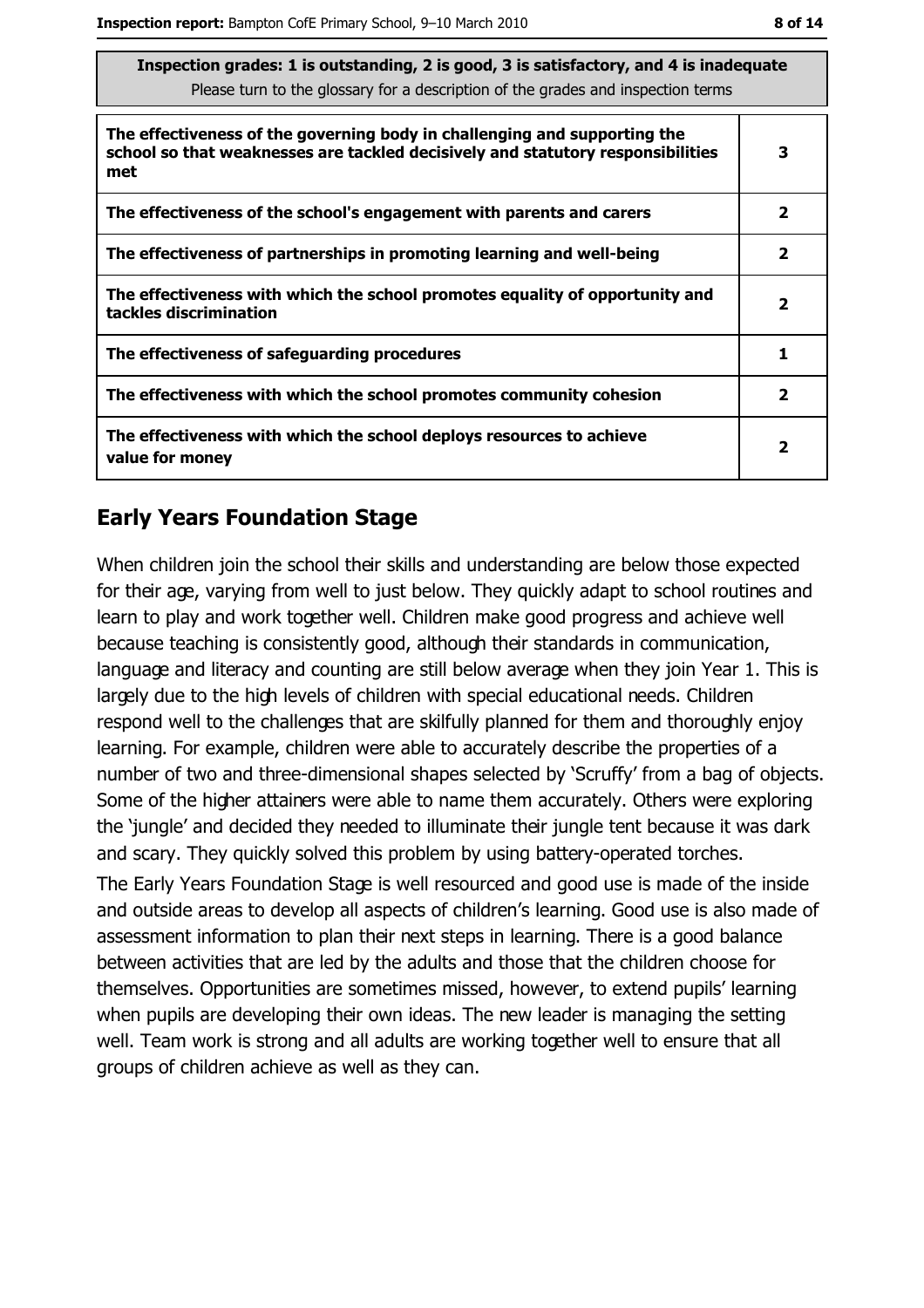These are the grades for the Early Years Foundation Stage

| <b>Overall effectiveness of the Early Years Foundation Stage</b>                      |               |  |
|---------------------------------------------------------------------------------------|---------------|--|
| Taking into account:<br>Outcomes for children in the Early Years Foundation Stage     |               |  |
| The quality of provision in the Early Years Foundation Stage                          |               |  |
| The effectiveness of leadership and management of the Early Years<br>Foundation Stage | $\mathcal{P}$ |  |

#### **Views of parents and carers**

Parents and carers are overwhelmingly positive about the school, its friendly atmosphere and the care given to pupils. The vast majority indicated that their children are happy at school and are kept safe. The inspectors fully endorse these views. There were many written comments in praise of the school. There was a very small number of constructive criticisms, none of which emerged as recurring concerns. These were shared and discussed with the headteacher.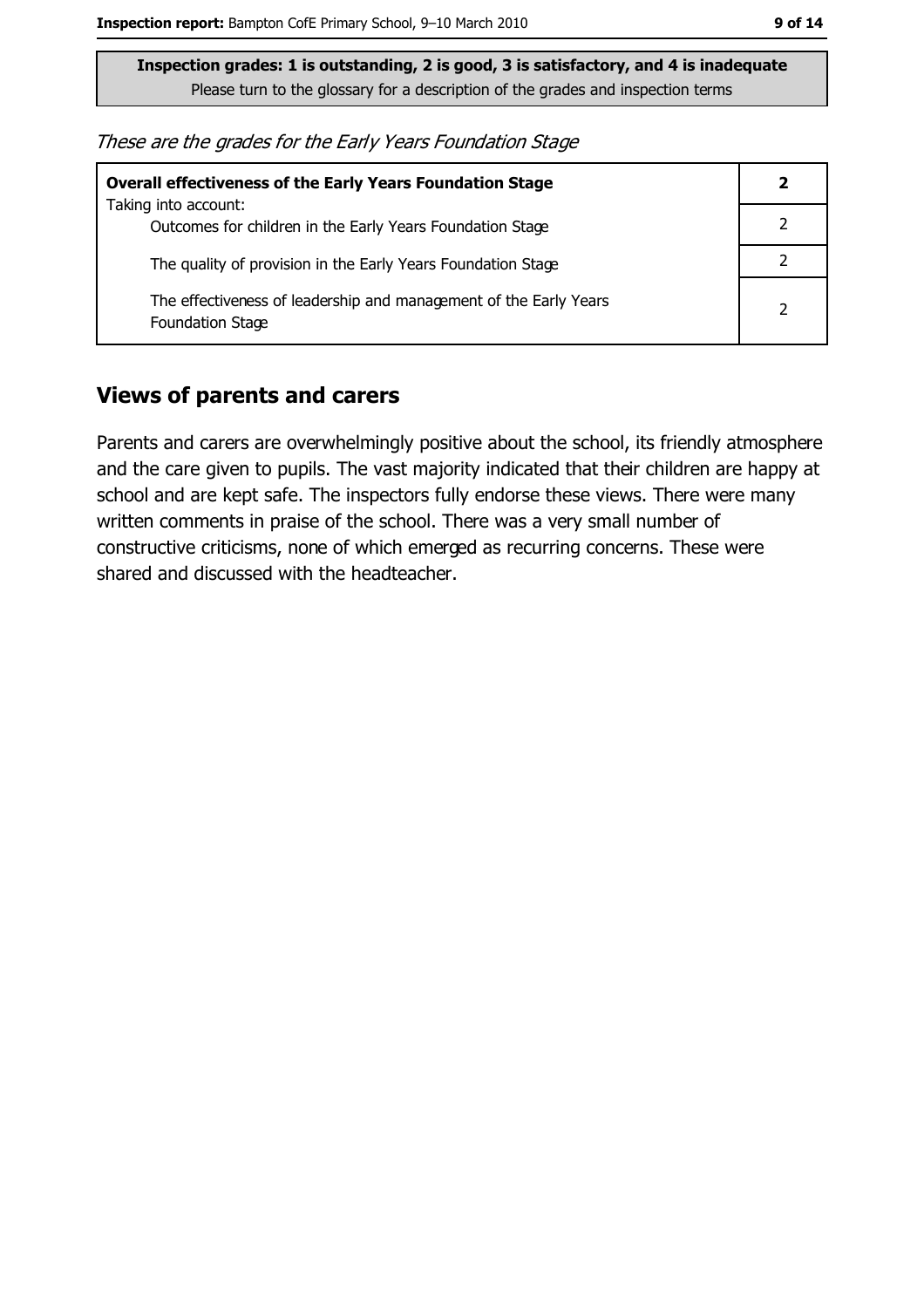#### Responses from parents and carers to Ofsted's questionnaire

Ofsted invited all the registered parents and carers of pupils registered at Bampton CofE Primary School to complete a questionnaire about their views of the school.

In the questionnaire, parents and carers were asked to record how strongly they agreed with 13 statements about the school.

The inspection team received 47 completed questionnaires by the end of the on-site inspection. In total, there are 132 pupils registered at the school.

| <b>Statements</b>                                                                                                                                                                                                                                       | <b>Strongly</b><br><b>Agree</b> |               | <b>Agree</b> |               | <b>Disagree</b> |                | <b>Strongly</b><br>disagree |                  |
|---------------------------------------------------------------------------------------------------------------------------------------------------------------------------------------------------------------------------------------------------------|---------------------------------|---------------|--------------|---------------|-----------------|----------------|-----------------------------|------------------|
|                                                                                                                                                                                                                                                         | <b>Total</b>                    | $\frac{0}{0}$ | <b>Total</b> | $\frac{0}{0}$ | <b>Total</b>    | $\frac{0}{0}$  | <b>Total</b>                | $\frac{0}{0}$    |
| My child enjoys school                                                                                                                                                                                                                                  | 31                              | 65            | 14           | 29            | 1               | $\overline{2}$ | $\mathbf{1}$                | $\overline{2}$   |
| The school keeps my child<br>safe                                                                                                                                                                                                                       | 36                              | 75            | 9            | 19            | $\overline{2}$  | 4              | 0                           | $\mathbf 0$      |
| The school informs me<br>about my child's progress                                                                                                                                                                                                      | 24                              | 50            | 21           | 44            | $\overline{2}$  | 4              | 0                           | 0                |
| My child is making enough<br>progress at this school                                                                                                                                                                                                    | 22                              | 46            | 23           | 48            | $\overline{2}$  | 4              | 0                           | 0                |
| The teaching is good at this<br>school                                                                                                                                                                                                                  | 32                              | 67            | 14           | 29            | $\mathbf{1}$    | $\overline{2}$ | 0                           | 0                |
| The school helps me to<br>support my child's learning                                                                                                                                                                                                   | 26                              | 54            | 19           | 40            | $\mathbf{1}$    | $\overline{2}$ | 1                           | $\overline{2}$   |
| The school helps my child to<br>have a healthy lifestyle                                                                                                                                                                                                | 29                              | 60            | 18           | 38            | $\mathbf 0$     | 0              | 0                           | $\mathbf 0$      |
| The school makes sure that<br>my child is well prepared for<br>the future (for example<br>changing year group,<br>changing school, and for<br>children who are finishing<br>school, entering further or<br>higher education, or<br>entering employment) | 25                              | 52            | 19           | 40            | $\mathbf{1}$    | $\overline{2}$ | $\mathbf 0$                 | $\bf{0}$         |
| The school meets my child's<br>particular needs                                                                                                                                                                                                         | 22                              | 46            | 23           | 48            | $\overline{2}$  | 4              | 0                           | $\mathbf 0$      |
| The school deals effectively<br>with unacceptable behaviour                                                                                                                                                                                             | 24                              | 50            | 18           | 38            | 3               | 6              | 0                           | $\mathbf 0$      |
| The school takes account of<br>my suggestions and<br>concerns                                                                                                                                                                                           | 21                              | 44            | 24           | 50            | $\mathbf{1}$    | $\overline{2}$ | 0                           | $\boldsymbol{0}$ |
| The school is led and<br>managed effectively                                                                                                                                                                                                            | 31                              | 65            | 13           | 27            | $\overline{2}$  | $\overline{4}$ | $\mathbf 0$                 | $\mathbf 0$      |
| Overall, I am happy with my<br>child's experience at this<br>school                                                                                                                                                                                     | 31                              | 65            | 15           | 31            | $\mathbf{1}$    | $\overline{2}$ | 0                           | $\mathbf 0$      |

The table above summarises the responses that parents and carers made to each statement. The percentages indicate the proportion of parents and carers giving that response out of the total number of completed questionnaires. Where one or more parents and carers chose not to answer a particular question, the percentages will not add up to 100%.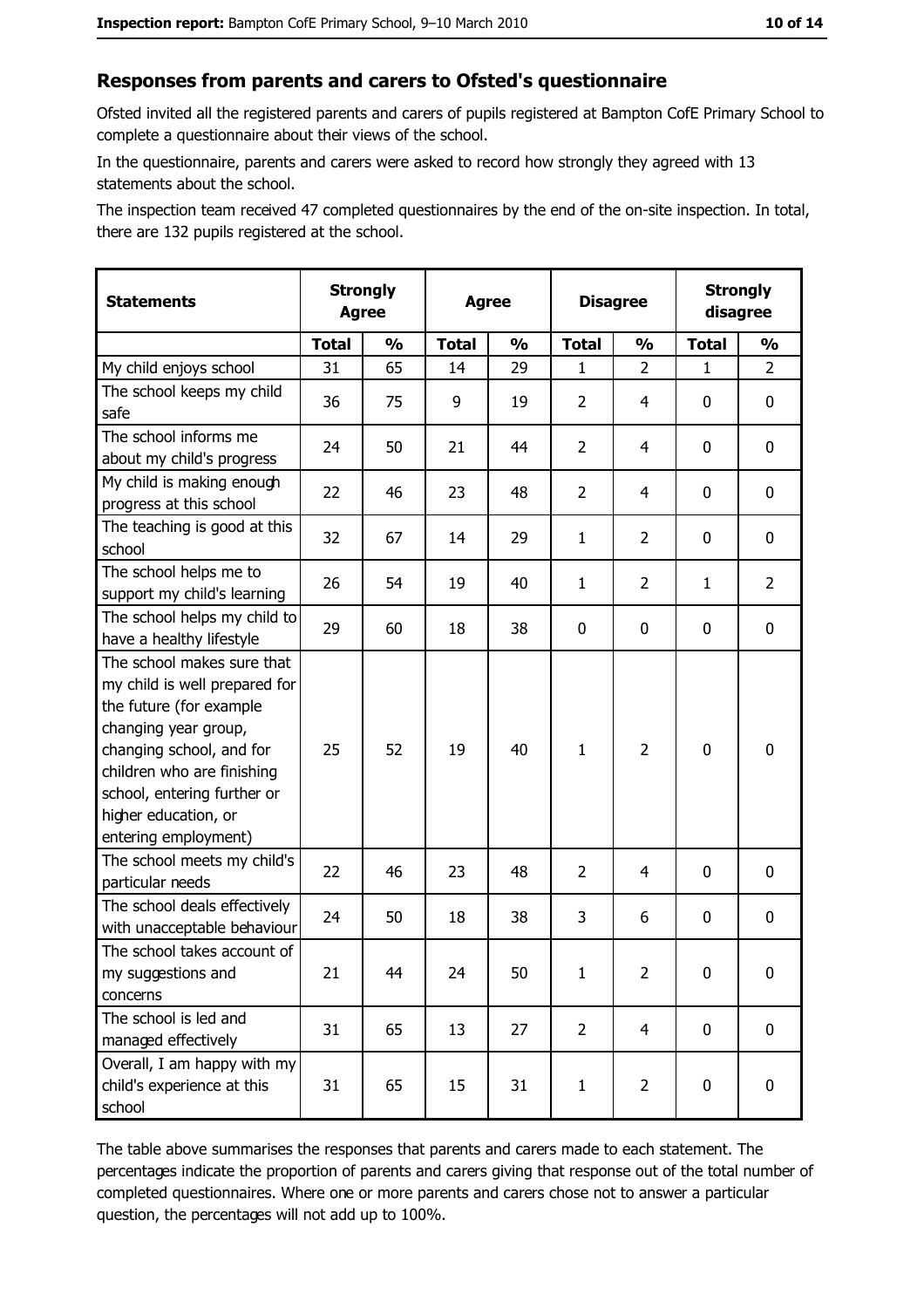# Glossary

| Grade   | <b>Judgement</b> | <b>Description</b>                                                                                                                                                                                                               |  |
|---------|------------------|----------------------------------------------------------------------------------------------------------------------------------------------------------------------------------------------------------------------------------|--|
| Grade 1 | Outstanding      | These features are highly effective. An oustanding<br>school provides exceptionally well for its pupils' needs.                                                                                                                  |  |
| Grade 2 | Good             | These are very positive features of a school. A school<br>that is good is serving its pupils well.                                                                                                                               |  |
| Grade 3 | Satisfactory     | These features are of reasonable quality. A satisfactory<br>school is providing adequately for its pupils.                                                                                                                       |  |
| Grade 4 | Inadequate       | These features are not of an acceptable standard. An<br>inadequate school needs to make significant<br>improvement in order to meet the needs of its pupils.<br>Ofsted inspectors will make further visits until it<br>improves. |  |

# What inspection judgements mean

## Overall effectiveness of schools inspected between September 2007 and July 2008

|                       | Overall effectiveness judgement (percentage of<br>schools) |      |                     |                   |
|-----------------------|------------------------------------------------------------|------|---------------------|-------------------|
| <b>Type of school</b> | <b>Outstanding</b>                                         | Good | <b>Satisfactory</b> | <b>Inadequate</b> |
| Nursery schools       | 39                                                         | 58   | 3                   | 0                 |
| Primary schools       | 13                                                         | 50   | 33                  | 4                 |
| Secondary schools     | 17                                                         | 40   | 34                  | 9                 |
| Sixth forms           | 18                                                         | 43   | 37                  | $\overline{2}$    |
| Special schools       | 26                                                         | 54   | 18                  | $\overline{2}$    |
| Pupil referral units  | 7                                                          | 55   | 30                  | 7                 |
| All schools           | 15                                                         | 49   | 32                  | 5                 |

New school inspection arrangements were introduced on 1 September 2009. This means that inspectors now make some additional judgements that were not made previously.

The data in the table above were reported in The Annual Report of Her Majesty's Chief Inspector of Education, Children's Services and Skills 2007/08.

Percentages are rounded and do not always add exactly to 100. Secondary school figures include those that have sixth forms, and sixth form figures include only the data specifically for sixth form inspection judgements.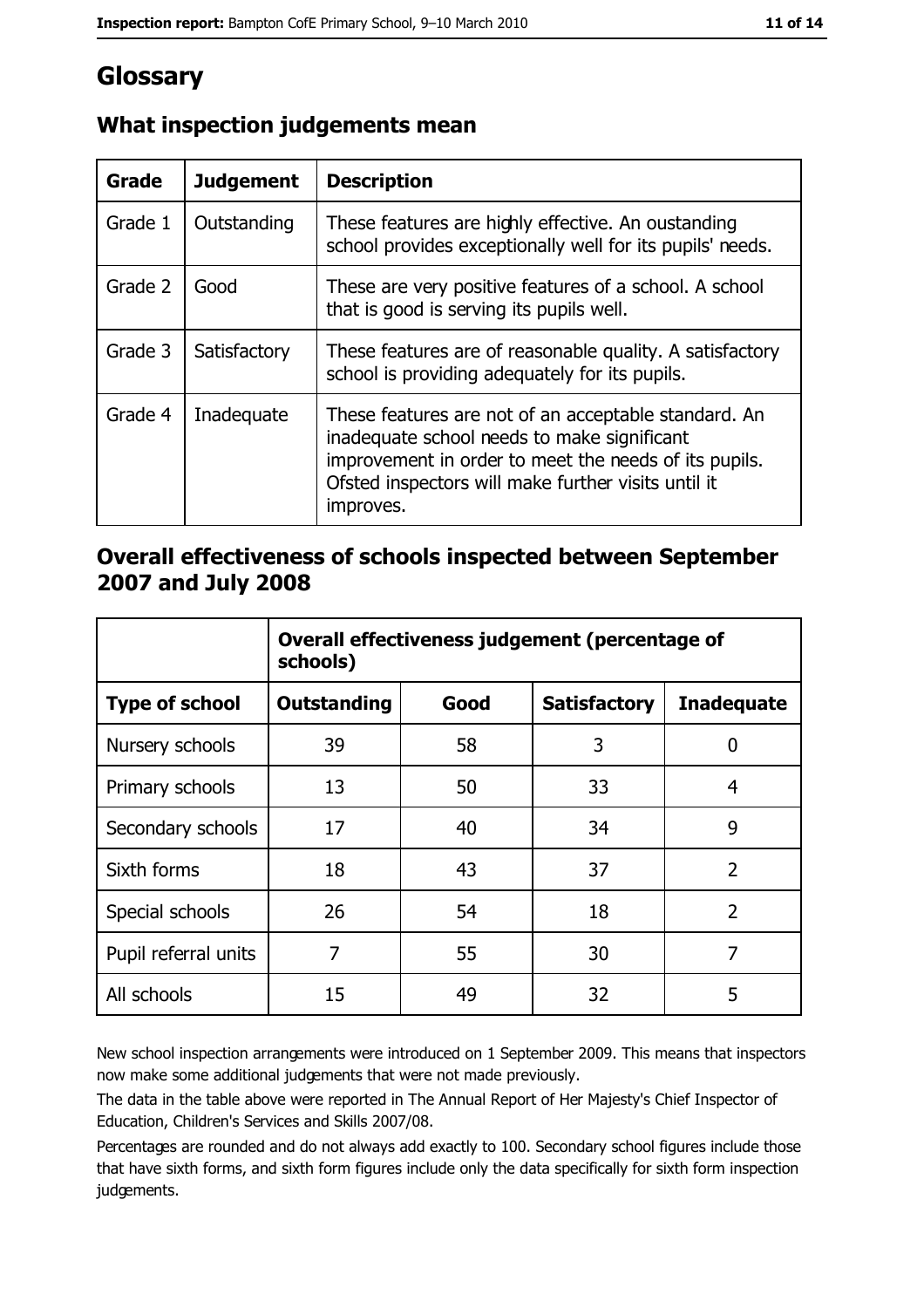# **Common terminology used by inspectors**

| Achievement:               | the progress and success of a pupil in<br>their learning, development or training.                                                                                                                                                                                                                           |
|----------------------------|--------------------------------------------------------------------------------------------------------------------------------------------------------------------------------------------------------------------------------------------------------------------------------------------------------------|
| Attainment:                | the standard of the pupils' work shown by<br>test and examination results and in<br>lessons.                                                                                                                                                                                                                 |
| Capacity to improve:       | the proven ability of the school to<br>continue improving. Inspectors base this<br>judgement on what the school has<br>accomplished so far and on the quality of<br>its systems to maintain improvement.                                                                                                     |
| Leadership and management: | the contribution of all the staff with<br>responsibilities, not just the headteacher,<br>to identifying priorities, directing and<br>motivating staff and running the school.                                                                                                                                |
| Learning:                  | how well pupils acquire knowledge,<br>develop their understanding, learn and<br>practise skills and are developing their<br>competence as learners.                                                                                                                                                          |
| Overall effectiveness:     | inspectors form a judgement on a school's<br>overall effectiveness based on the findings<br>from their inspection of the school. The<br>following judgements, in particular,<br>influence what the overall effectiveness<br>judgement will be.                                                               |
|                            | The school's capacity for sustained<br>improvement.<br>Outcomes for individuals and groups<br>of pupils.<br>The quality of teaching.<br>The extent to which the curriculum<br>meets pupil's needs, including where<br>relevant, through partnerships.<br>The effectiveness of care, guidance<br>and support. |
| Progress:                  | the rate at which pupils are learning in<br>lessons and over longer periods of time. It<br>is often measured by comparing the<br>pupils' attainment at the end of a key<br>stage with their attainment when they<br>started.                                                                                 |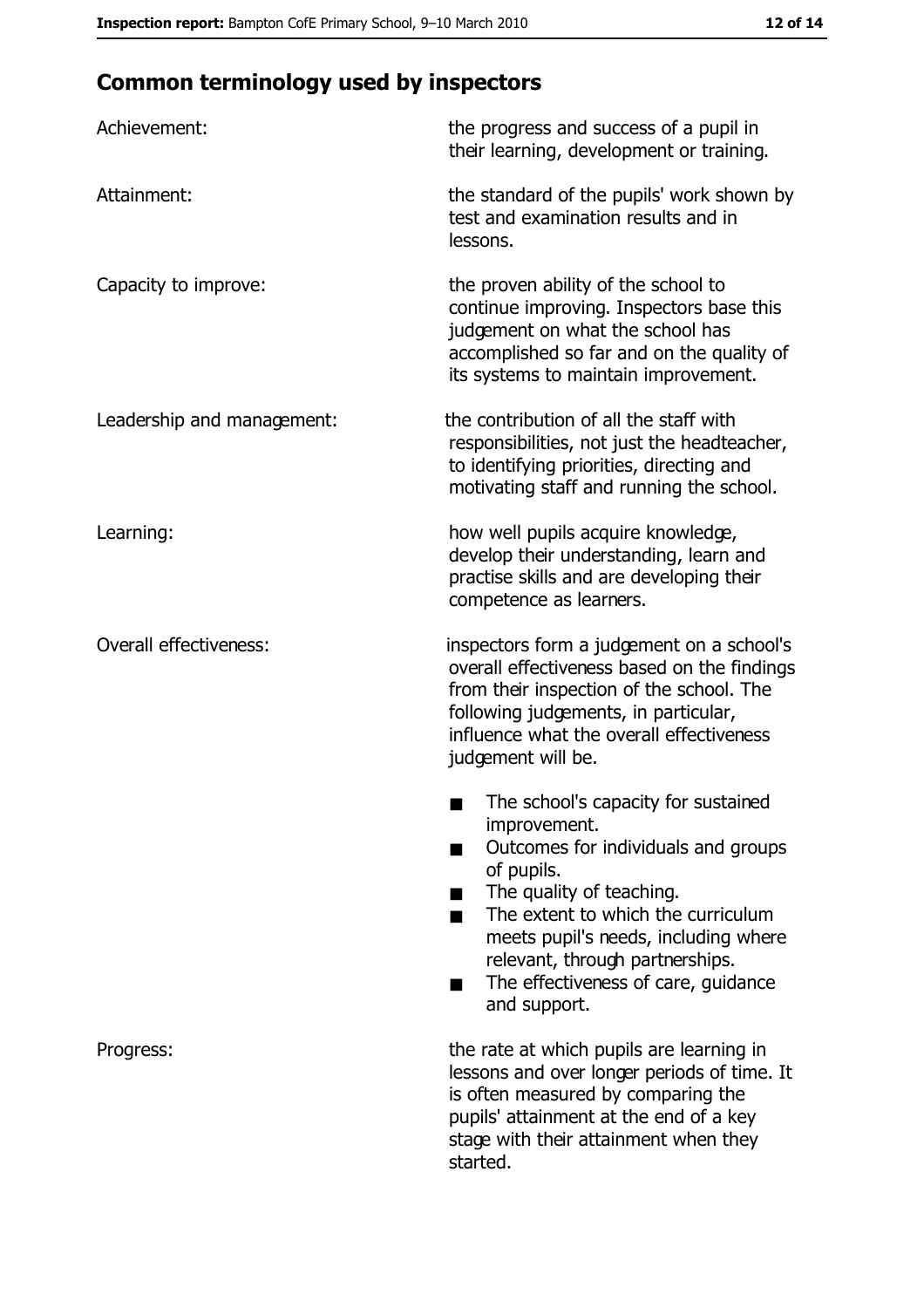This letter is provided for the school, parents and carers to share with their children. It describes Ofsted's main findings from the inspection of their school.



11 March 2010

**Dear Pupils** 

Inspection of Bampton CofE Primary School, Bampton OX18 2NJ

Thank you for being so welcoming and helpful when we visited your school recently. We enjoyed looking at your work, seeing you in lessons and talking to so many of you. We were pleased to hear that you like your school very much. Almost all your parents and carers are happy with the school too.

Yours is a good school, where teachers are working hard to make it even better. This means that there are lots of things that it does really well, but also there are some things that could be even better.

We were particularly impressed that you do well in English, mathematics and science. You enjoy your school and want to do well. You behave extremely well, and help and support each other in all that you do. This means that your teachers can get on with teaching you new things and are not distracted by any misbehaviour.

You also told us that you find your lessons interesting and usually challenging. To make it even better, however, we are asking your teachers to give you even more opportunities to use your own initiative during lessons and to work independently so that you can make even faster progress. We have also asked the governors to find new ways of checking on how well the school is doing and of making sure that everyone is as successful as possible.

Each of you can play your part in making this school even better by continuing to work hard to meet the targets teachers set you.

Yours sincerely

John Earish

Lead inspector